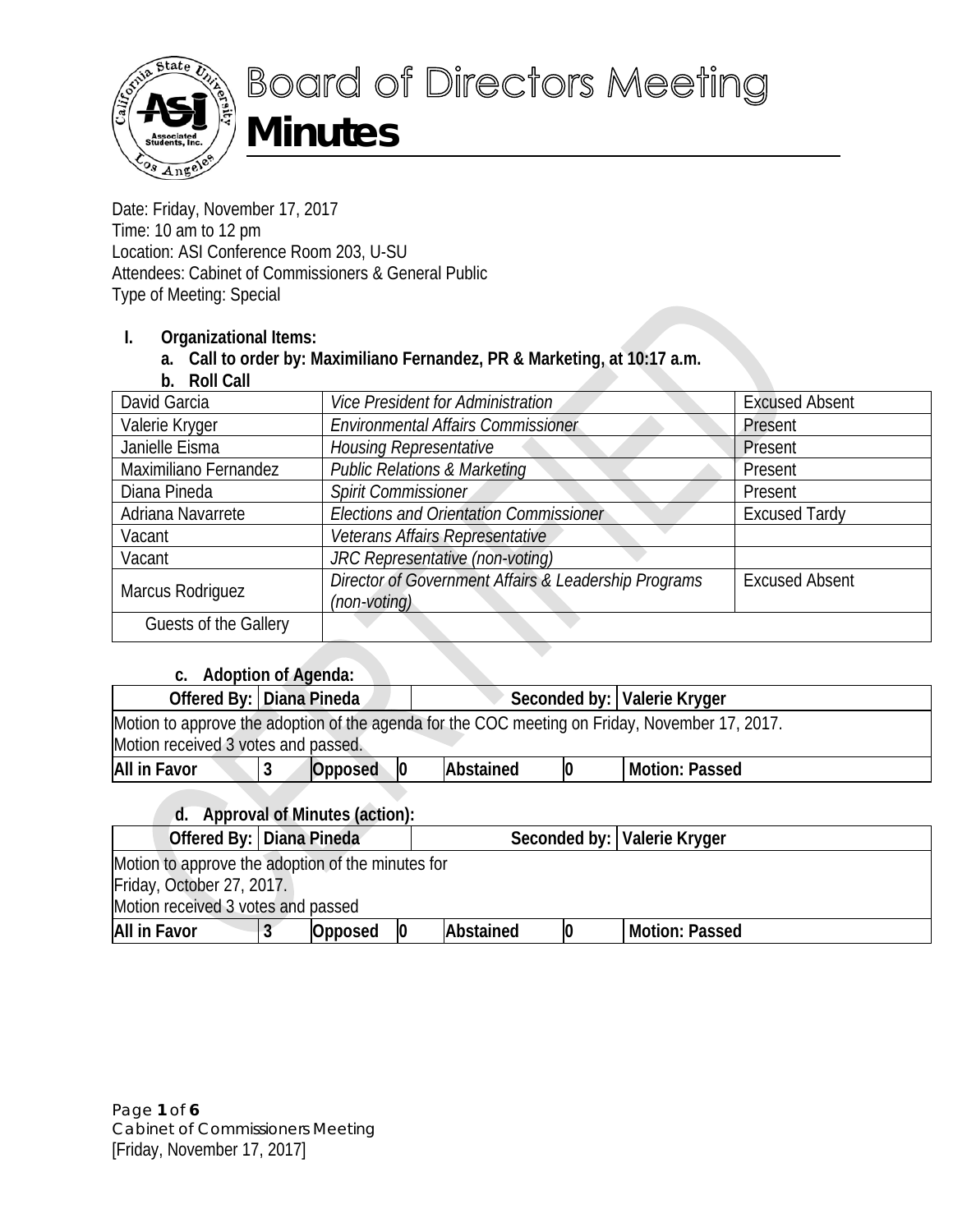| e. Approval of Minutes (action):                  |                           |         |    |           |  |                               |  |
|---------------------------------------------------|---------------------------|---------|----|-----------|--|-------------------------------|--|
| Offered By: Diana Pineda                          |                           |         |    |           |  | Seconded by:   Valerie Kryger |  |
| Motion to approve the adoption of the minutes for |                           |         |    |           |  |                               |  |
|                                                   | Friday, October 13, 2017. |         |    |           |  |                               |  |
| Motion received 0 votes and failed.               |                           |         |    |           |  |                               |  |
| All in Favor                                      |                           | Opposed | 10 | Abstained |  | <b>Motion: Failed</b>         |  |

• The minutes for Friday, October 13, 2017, were not provided to the COC, therefore, the approval for the minutes for Friday, October 13, 2017 is postponed until the minutes are provided in the next meeting.

|                                                   |                                                             | Approval of Minutes (action): |  |           |  |                       |  |  |
|---------------------------------------------------|-------------------------------------------------------------|-------------------------------|--|-----------|--|-----------------------|--|--|
|                                                   | Offered By:   Diana Pineda<br>Seconded by:   Valerie Kryger |                               |  |           |  |                       |  |  |
| Motion to approve the adoption of the minutes for |                                                             |                               |  |           |  |                       |  |  |
| Friday, September 29, 2017.                       |                                                             |                               |  |           |  |                       |  |  |
| Motion received 3 votes and passed                |                                                             |                               |  |           |  |                       |  |  |
| <b>All in Favor</b>                               |                                                             | Opposed                       |  | Abstained |  | <b>Motion: Passed</b> |  |  |
|                                                   |                                                             |                               |  |           |  |                       |  |  |

### **II. Public Forum:**

- **a.** This time is allotted to members of the public to address the board
	- o No Public Forum.

# **III. New Business:**

- **a.** Discussion Item: The cabinet will discuss the stipulation, positions, and approval of Policy 017 from the Board of Directors.
	- o Policy 017 was not provided for the cabinet to look at and discuss, therefore, the cabinet acted on doing an amendment to the motion to table the approval of Policy 017 to the next COC meeting.

# Approval of Policy 017 (Action)

|                                                                                  | Offered By:   Diana Pineda |  |  |  | Seconded by: Valerie Kryger |  |  |
|----------------------------------------------------------------------------------|----------------------------|--|--|--|-----------------------------|--|--|
| Motion to table the approval of Policy 017 to the next COC meeting.              |                            |  |  |  |                             |  |  |
| All in Favor<br>$\boldsymbol{0}$<br>Abstained<br>Opposed<br>Motion: Passed<br>10 |                            |  |  |  |                             |  |  |

- **b.** Discussion Item: The cabinet will discuss upcoming events, initiatives, and meetings planned for the Fall Semester.
	- o **Diana Pineda**: "Today is the Cheer Premiere".
	- o **Janielle Eisma**: "For RHA, we actually have an outline of the rest of the Spring Semester coming up, so we have all of our events lined up, we're just trying to get more details pending and I do have a packet ready for everyone, but I'll discuss it next time when everyone is here. I do have the next upcoming event which is going to be on the 26<sup>th</sup>, either the 26<sup>th</sup>, or the 29<sup>th</sup>, there still discussing which date it will be, the event is called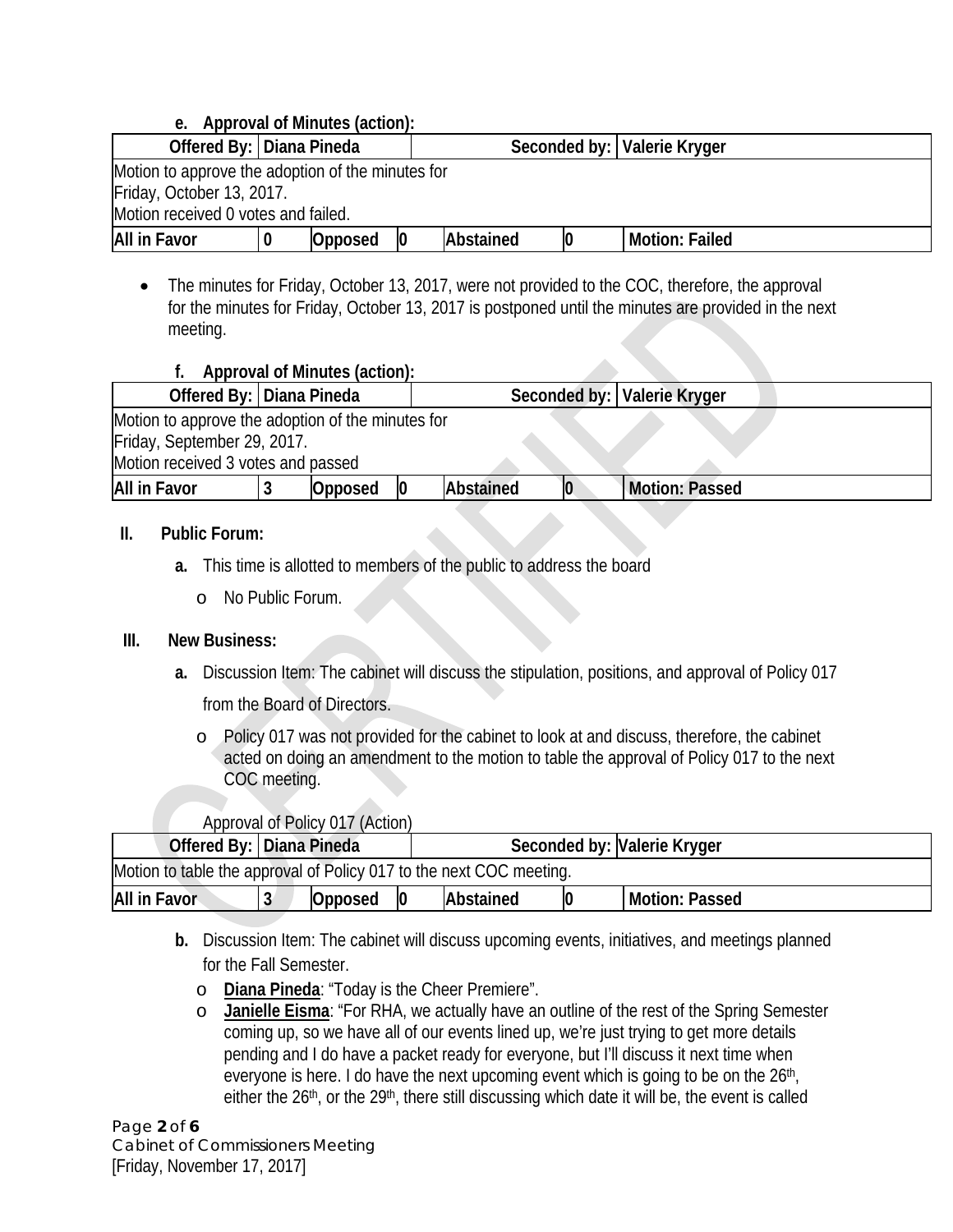'Doughnut Stress'. The purpose is to give students essentials materials they need during Finals season".

- o **Valerie Kryger**: "I still haven't meet with my committee yet, that is supposed to happen today. I still must go through orientation. Some of the things I am looking on doing in the future is to collaborate with the Food Justice group on campus and I would like to screen Anthony Bourdain's documentary 'Wasted' to kind of educate the students on campus about food waste and its effect".
- o **Maximiliano Fernandez**: "For the past two weeks we were doing some tabling to help Neyda promote her Open Deliberation event. Also, I attended the Open Deliberation event in which we got to discuss topics that affect college students and we had the opportunity to facilitate conversation among the students".

The cabinet recognizes Adriana Navarrete at 10:23 a.m.

- o **Adriana Navarrete**: "For the info sessions, the first one was a little slow but in the second more people attended".
- **c.** Discussion Item: The cabinet will discuss proposals, initiatives, and events proposed for the Spring Semester.
	- o **Diana Pineda**: "Spirit Week".
	- o **Janielle Eisma**: "On January we're going to have a 'Welcome Back to Spring Semester' for residents. On February we're having a Super Bowl Sunday. On March, we're having March Madness to promote physical wellness. April we're going to have Midterm season and Mental Health Awareness. For May, we're having a Spring Gala".
	- o **Valerie Kryger**: "For the spring I am trying to implement a food recovery/ food waste program to instead of wasting food, donate it to homeless in the area. Also, I want to get organic composting bins on campus".
	- o **Maximiliano Fernandez**: "For Spring, I am working on a new Outreach plan for ASI. Include other outreach tactics beside tabling. I am meeting with Gus to discuss other options for promotional items".
	- o **Adriana Navarrete**: "I just finalized the paperwork for the voting party for the In-n-Out truck. We're just waiting to get confirmation from the courtyard. I am still looking for a vegetarian option. Also, I am looking for giveaway prizes".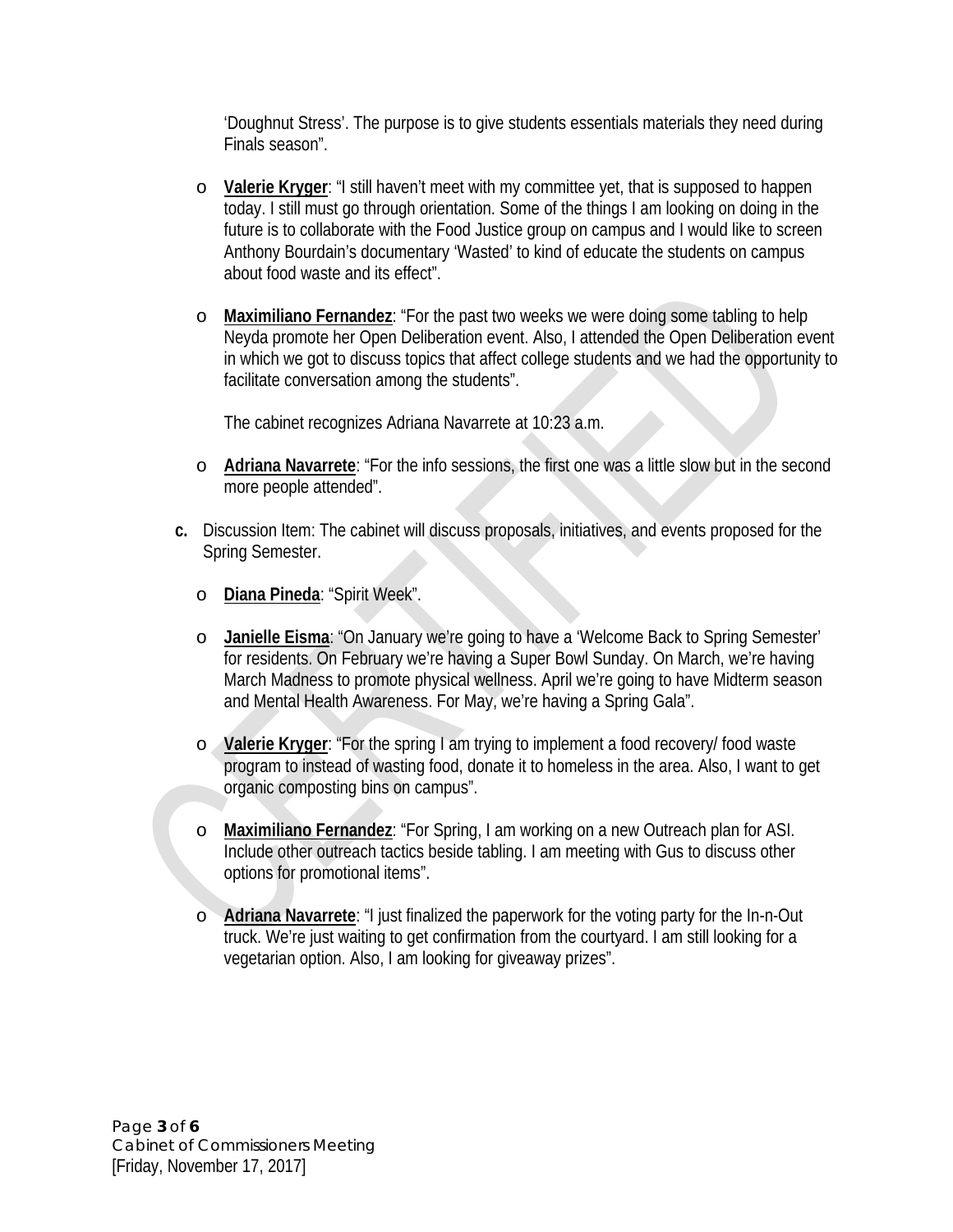### **IV. Action Items:**

• None

#### **V. Reports**

a. ASI Vice President for Administration - David Garcia: None

b. ASI PR & Marketing Commissioner - Maximiliano Fernandez: I did tabling to promote Open Deliberation as well as participating as a facilitator during the conversations with the students.

c. ASI Spirit Commissioner - Diana Pineda: Cheer Premiere today.

d. ASI Elections & Orientation Commissioner - Adriana Navarrete: Preparing for ASI elections.

e. Environmental Policy Committee - Valerie Kryger: None

f. Housing and Residence Life Representative - Janielle Eisma: Active: Donut Stress- to promote stress relief for finals. We will be giving out donuts and finals necessitates such as blue books and scantrons.

g. ASI Dir. of Government Affairs & Leadership Programs - Marcus A. Rodriguez: None

#### **VI. Adjournment**:

• Adjournment of the meeting at 10:31 a.m.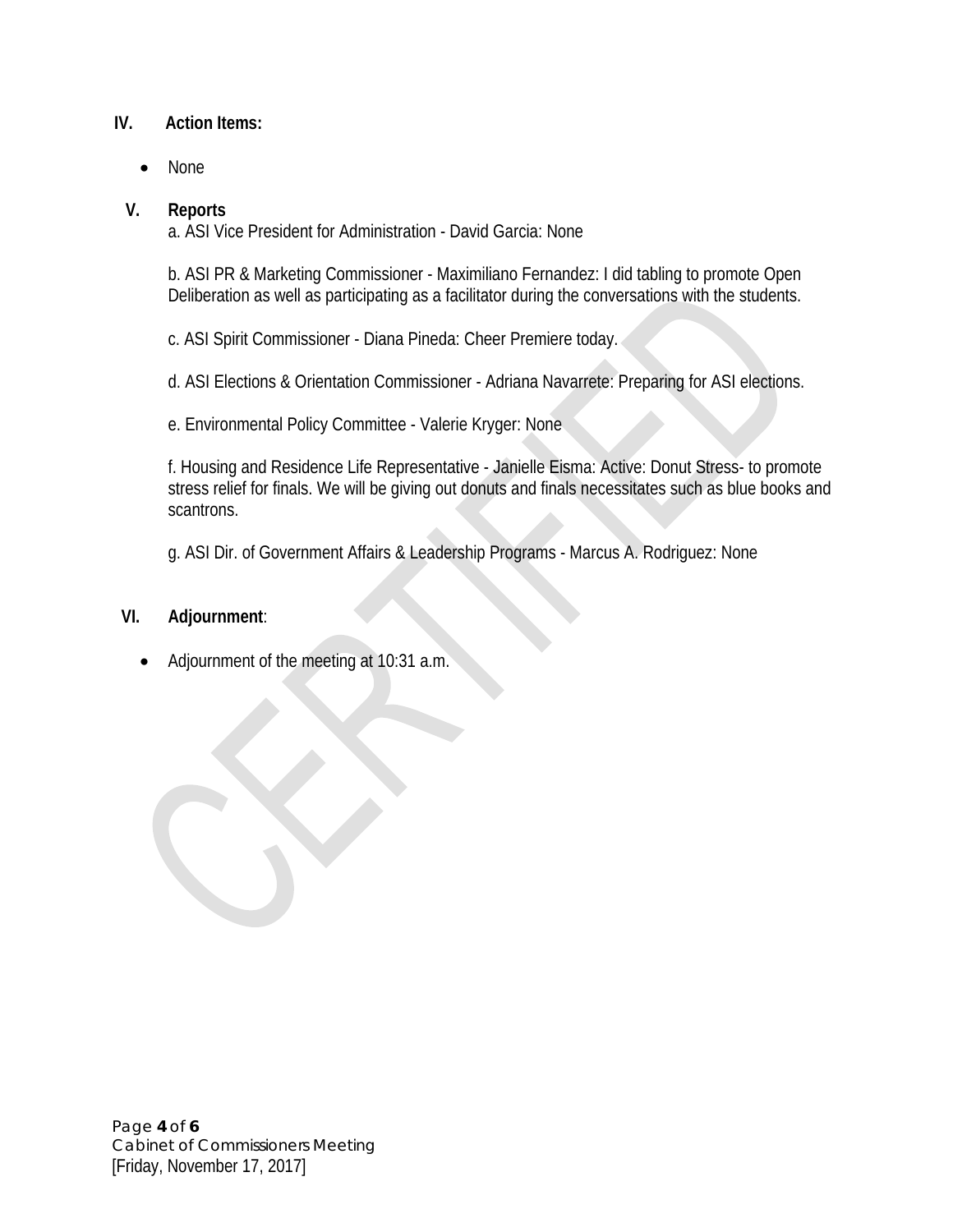#### **Cabinet of Commissioners Meeting Friday, November 17, 2017 Summary of Actions**

| a. Adoption of Agenda:                                              |                            |                                      |                 |                  |              |                                                                                                |
|---------------------------------------------------------------------|----------------------------|--------------------------------------|-----------------|------------------|--------------|------------------------------------------------------------------------------------------------|
|                                                                     | Offered By:   Diana Pineda |                                      |                 |                  |              | Seconded by:   Valerie Kryger                                                                  |
|                                                                     |                            |                                      |                 |                  |              | Motion to approve the adoption of the agenda for the COC meeting on Friday, November 17, 2017. |
| Motion received 3 votes and passed.                                 |                            |                                      |                 |                  |              |                                                                                                |
| <b>All in Favor</b>                                                 | $\mathbf{3}$               | Opposed                              | 0               | <b>Abstained</b> | $\mathbf 0$  | <b>Motion: Passed</b>                                                                          |
|                                                                     |                            | b. Approval of Minutes (action):     |                 |                  |              |                                                                                                |
| Offered By: Diana Pineda                                            |                            |                                      |                 |                  | Seconded by: | Valerie Kryger                                                                                 |
| Motion to approve the adoption of the minutes for                   |                            |                                      |                 |                  |              |                                                                                                |
| Friday, October 27, 2017.                                           |                            |                                      |                 |                  |              |                                                                                                |
| Motion received 3 votes and passed                                  |                            |                                      |                 |                  |              |                                                                                                |
| <b>All in Favor</b>                                                 | 3                          | Opposed                              | 0               | Abstained        | 0            | <b>Motion: Passed</b>                                                                          |
| C.                                                                  |                            | Approval of Minutes (action):        |                 |                  |              |                                                                                                |
| Offered By: Diana Pineda                                            |                            |                                      |                 |                  |              | Seconded by: Valerie Kryger                                                                    |
| Motion to approve the adoption of the minutes for                   |                            |                                      |                 |                  |              |                                                                                                |
| Friday, October 13, 2017.                                           |                            |                                      |                 |                  |              |                                                                                                |
| Motion received 0 votes and failed.                                 |                            |                                      |                 |                  |              |                                                                                                |
| <b>All in Favor</b>                                                 | $\bf{0}$                   | Opposed                              | $\overline{0}$  | Abstained        | lo           | <b>Motion: Failed</b>                                                                          |
| d.                                                                  |                            | <b>Approval of Minutes (action):</b> |                 |                  |              |                                                                                                |
| Offered By: Diana Pineda                                            |                            |                                      |                 |                  | Seconded by: | Valerie Kryger                                                                                 |
| Motion to approve the adoption of the minutes for                   |                            |                                      |                 |                  |              |                                                                                                |
| Friday, September 29, 2017.                                         |                            |                                      |                 |                  |              |                                                                                                |
| Motion received 3 votes and passed                                  |                            |                                      |                 |                  |              |                                                                                                |
| <b>All in Favor</b>                                                 | $\overline{3}$             | Opposed                              | $ 0\rangle$     | Abstained        | 0            | <b>Motion: Passed</b>                                                                          |
|                                                                     |                            |                                      |                 |                  |              |                                                                                                |
| Approval of Policy 017 (Action)<br>Offered By: Diana Pineda         |                            |                                      |                 |                  |              | Seconded by: Valerie Kryger                                                                    |
| Motion to table the approval of Policy 017 to the next COC meeting. |                            |                                      |                 |                  |              |                                                                                                |
|                                                                     |                            |                                      |                 |                  |              |                                                                                                |
| <b>All in Favor</b>                                                 | $\overline{3}$             | <b>Opposed</b>                       | $\vert 0 \vert$ | Abstained        | 0            | <b>Motion: Passed</b>                                                                          |